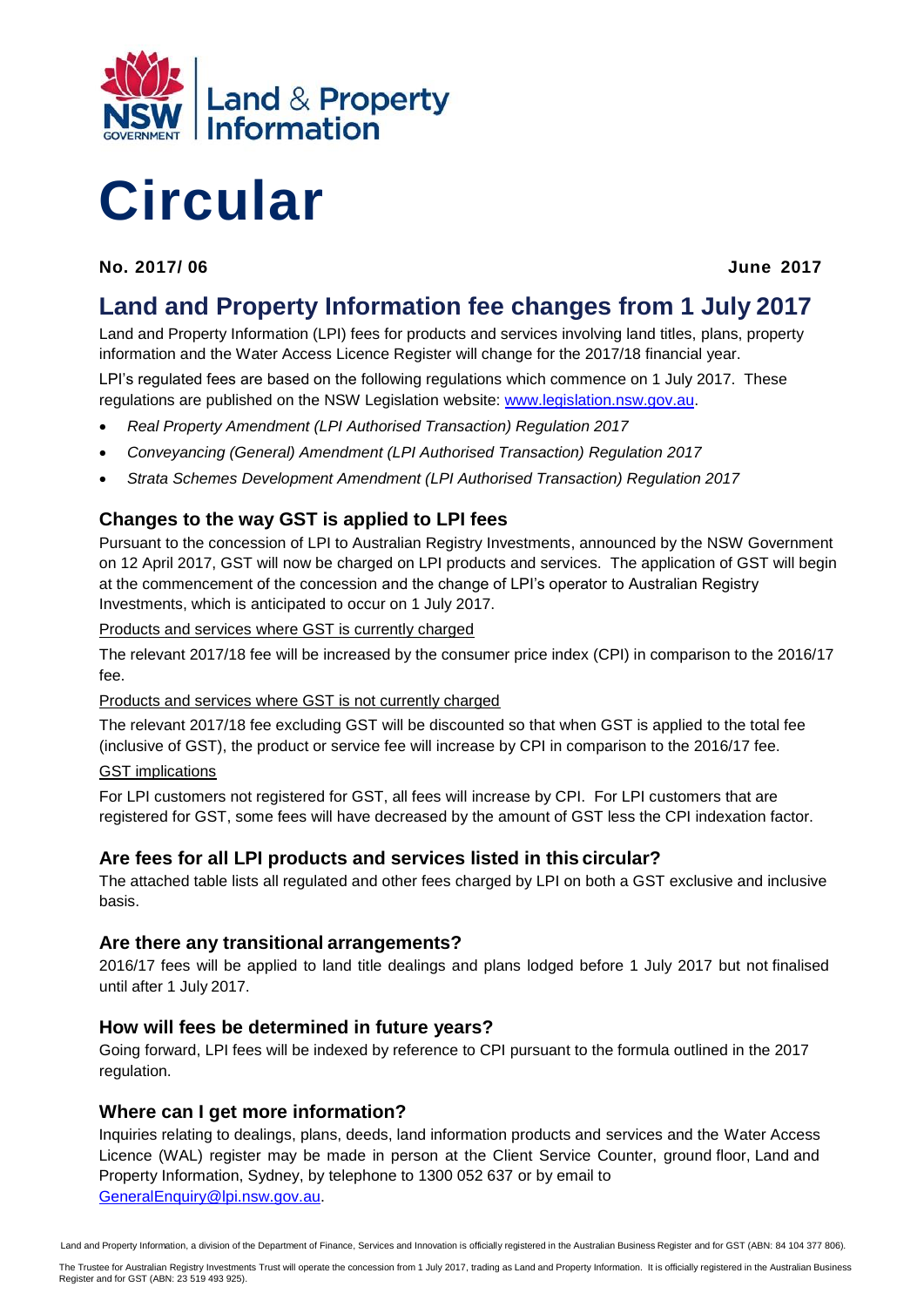

| <b>LPI Product/Service</b>                                                                                         | Fee $($)$<br><b>Excl GST</b> | Fee $(\$)$<br><b>Incl GST</b> |
|--------------------------------------------------------------------------------------------------------------------|------------------------------|-------------------------------|
| Land Title Registration Services - Dealings and related documents                                                  |                              |                               |
| Amendment of a folio of the Register, Crown Grant or Certificate of Title<br>(minimum)                             | *126.55                      | 138.80                        |
| Annulment of Bankruptcy                                                                                            | *126.55                      | 138.80                        |
| Application, dealing, request or caveat referring to more than 20 folios of<br>the Register                        | 126.18                       | 138.80                        |
| Application, request or dealing that results in more than one recording,<br>for each additional recording          | 126.18                       | 138.80                        |
| Application for replacement Certificate of Title                                                                   | *126.55                      | 138.80                        |
| Application to Record a New Registered Proprietor                                                                  | *126.55                      | 138.80                        |
| Application to record a subsisting interest                                                                        | *126.55                      | 138.80                        |
| Authentication of forms                                                                                            | 126.18                       | 138.80                        |
| <b>Bankruptcy Application</b>                                                                                      | *126.55                      | 138.80                        |
| Cancellation of a Writ                                                                                             | 126.18                       | 138.80                        |
| Cancellation of an abandoned or extinguished easement                                                              | *126.55                      | 138.80                        |
| Caveat                                                                                                             | *126.55                      | 138.80                        |
| Change of address of an Owners Corporation                                                                         | *126.55                      | 138.80                        |
| Change of by-laws                                                                                                  | *126.55                      | 138.80                        |
| Change of name (Real Property Act)                                                                                 | *126.55                      | 138.80                        |
| Change of name or address for service of notice on caveator                                                        | *126.55                      | 138.80                        |
| Charge                                                                                                             | *126.55                      | 138.80                        |
| Dealing requisition                                                                                                | 46.27                        | 50.90                         |
| Determination of lease                                                                                             | *126.55                      | 138.80                        |
| Determination of title boundary (Part 14A Real Property Act)                                                       | *126.55                      | 138.80                        |
| Discharge of Mortgage or Charge                                                                                    | *126.55                      | 138.80                        |
| Extinguishment of Restrictive Covenant, and in addition:<br>fee set by the Registrar General for advertising costs | *126.55                      | 138.80                        |
| Foreclosure, and in addition:<br>fee set by the Registrar General for advertising costs                            | *126.55                      | 138.80                        |
| Lease                                                                                                              | *126.55                      | 138.80                        |
| Memorandum                                                                                                         | 126.18                       | 138.80                        |
| Miscellaneous Application in relation to Crown Land (forfeiture, purchase<br>of a term Crown Lease etc)            | *126.55                      | 138.80                        |

The Trustee for Australian Registry Investments Trust will operate the concession from 1 July 2017, trading as Land and Property Information. It is officially registered in the Australian Business<br>Register and for GST (ABN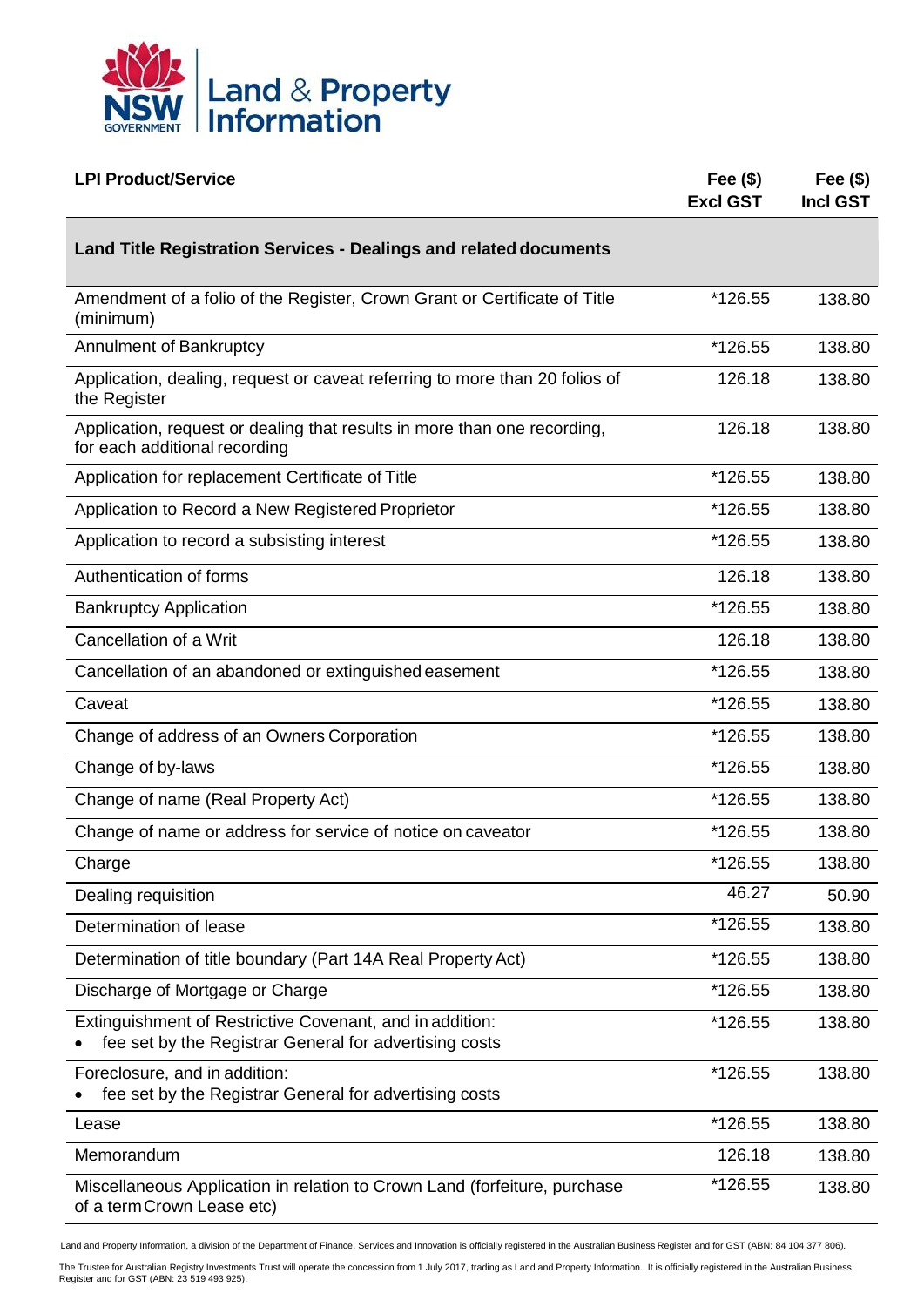

| <b>LPI Product/Service</b>                                                                                   | Fee $(\$)$<br><b>Excl GST</b> | Fee $($)$<br><b>Incl GST</b> |
|--------------------------------------------------------------------------------------------------------------|-------------------------------|------------------------------|
| Land Title Registration Services - Dealings and related documents                                            |                               |                              |
| Mortgage                                                                                                     | *126.55                       | 138.80                       |
| Notice of conversion of a strata scheme                                                                      | *126.55                       | 138.80                       |
| Notice of Death (section 101 Real Property Act)                                                              | *126.55                       | 138.80                       |
| Order of Court (including extension of a caveat)                                                             | *126.55                       | 138.80                       |
| Order of NSW Civil and Administrative Tribunal (NCAT)                                                        | *126.55                       | 138.80                       |
| Order terminating a neighbourhood scheme (section 72 Community Land<br>Development Act 1989)                 | *126.55                       | 138.80                       |
| Order terminating a strata scheme                                                                            | *126.55                       | 138.80                       |
| Plan, sketch or diagram accompanying a dealing, application, request or<br>instrument                        | 126.18                        | 138.80                       |
| Possessory title, Application for (section 45D Real Property Act)                                            | *126.55                       | 138.80                       |
| Postponement of Mortgage                                                                                     | *126.55                       | 138.80                       |
| Preparation of lapsing notice (section 74I or 74J Real Property Act)                                         | *126.55                       | 138.80                       |
| Primary Application under section 14 of the Real Property Act                                                | *1,897.82                     | 2,087.20                     |
| Primary Application under section 31A of the Real Property Act                                               | *342.46                       | 376.30                       |
| Production of a document for a single purpose                                                                | 38.82                         | 42.70                        |
| Production of a document once for period of up to three months for multiple<br>purposes (no more than eight) | 77.73                         | 85.50                        |
| Request to record a Reserve Trust as Registered Proprietor                                                   | *126.55                       | 138.80                       |
| Surrender of a Crown Lease to the State of NSW                                                               | *126.55                       | 138.80                       |
| Transfer (pursuant to section 46 Real Property Act)                                                          | *126.55                       | 138.80                       |
| Transfer by way of discharge of mortgage                                                                     | *126.55                       | 138.80                       |
| Transfer including Covenant (minimum)                                                                        | *252.73                       | 277.60                       |
| Transfer including Easement (minimum)                                                                        | *252.73                       | 277.60                       |
| Transfer of an estate in land that changes tenancy without altering shares                                   | *126.55                       | 138.80                       |
| Transfer unilaterally severing a joint tenancy                                                               | *126.55                       | 138.80                       |
| <b>Transmission Application</b>                                                                              | *126.55                       | 138.80                       |
| Variation of Mortgage or Lease                                                                               | *126.55                       | 138.80                       |
| <b>Withdrawal of Caveat</b>                                                                                  | *126.55                       | 138.80                       |
| Writ                                                                                                         | 126.18                        | 138.80                       |

The Trustee for Australian Registry Investments Trust will operate the concession from 1 July 2017, trading as Land and Property Information. It is officially registered in the Australian Business<br>Register and for GST (ABN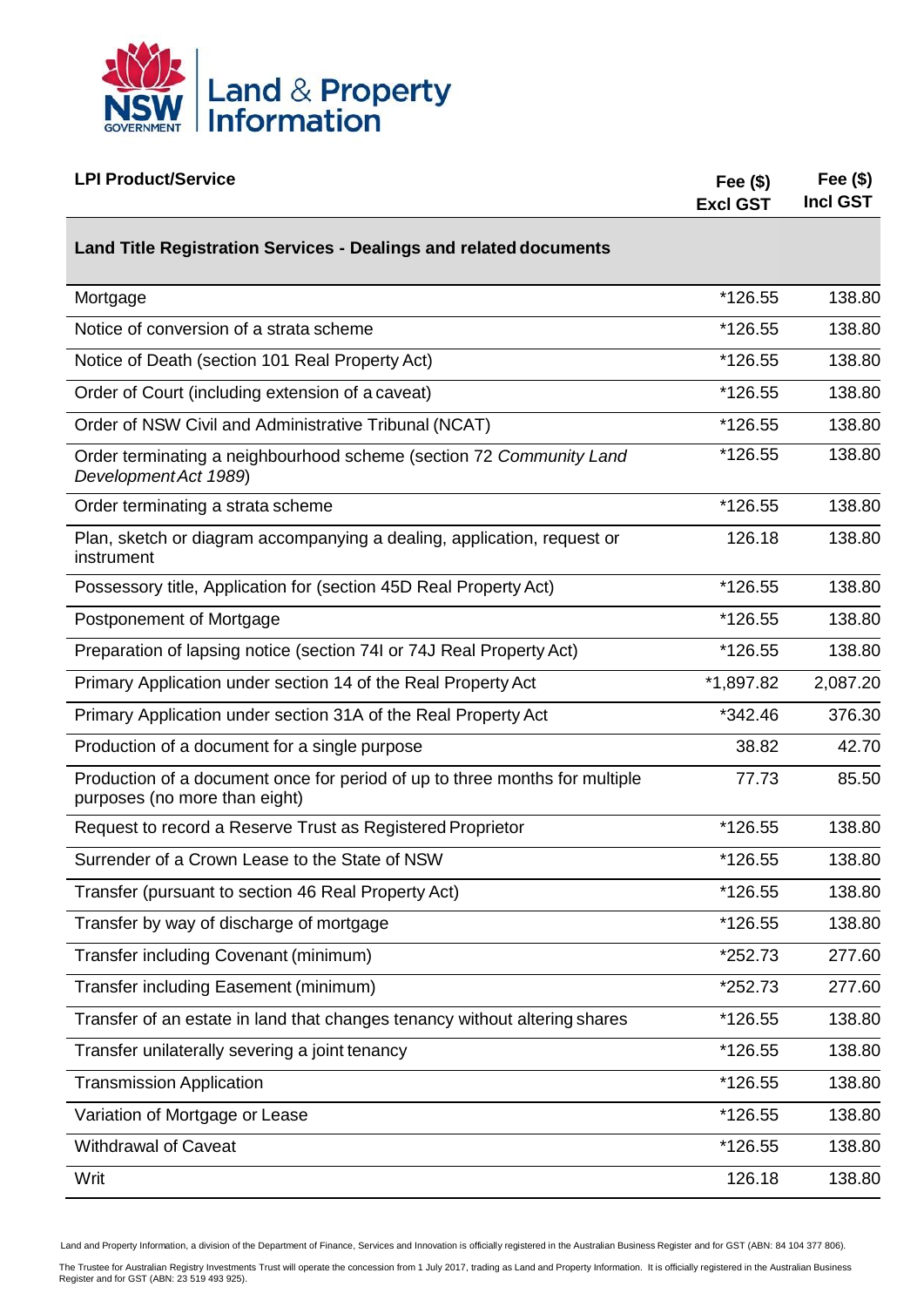

| <b>LPI Product/Service</b>                                                                                                                                                                                                  | Fee $(\$)$<br><b>Excl GST</b> | Fee $(\$)$<br><b>Incl GST</b> |
|-----------------------------------------------------------------------------------------------------------------------------------------------------------------------------------------------------------------------------|-------------------------------|-------------------------------|
| <b>Land Title Registration Services - General Register of Deeds</b>                                                                                                                                                         |                               |                               |
| Deed - recording or registering any instrument in the General Register of Deeds                                                                                                                                             | 126.18                        | 138.80                        |
| Power of attorney                                                                                                                                                                                                           | 126.18                        | 138.80                        |
| Preparation of registration copy of an instrument (minimum)                                                                                                                                                                 | 12.91                         | 14.20                         |
| Writ, Order or Legal Proceeding - registration or renewal or vacation of<br>registration                                                                                                                                    | 126.18                        | 138.80                        |
| <b>Land Title Registration Services - Plans and related documents</b>                                                                                                                                                       |                               |                               |
| Amendment of a plan (minimum)                                                                                                                                                                                               | 126.18                        | 138.80                        |
| <b>Building Management Statement</b>                                                                                                                                                                                        | 342.45                        | 376.70                        |
| By-laws accompanying a plan                                                                                                                                                                                                 | 342.45                        | 376.70                        |
| Community land development contract                                                                                                                                                                                         | 342.45                        | 376.70                        |
| Community land management statement                                                                                                                                                                                         | 342.45                        | 376.70                        |
| Community land plan, lodgment for examination, and in addition<br>For each lot after the first lot                                                                                                                          | 569.36<br>569.36              | 626.30<br>626.30              |
| Deposited plan or strata plan, lodgment for examination, and in addition<br>For each lot after the first lot<br>For preparation and supply of a Certificate of Title for common<br>$\bullet$<br>property in a strata scheme | 265.64<br>265.64<br>265.64    | 292.20<br>292.20<br>292.20    |
| Plan of consolidation - for each title consolidated                                                                                                                                                                         | 126.18                        | 138.80                        |
| Plan requisition                                                                                                                                                                                                            | 92.55                         | 101.80                        |
| Pre-allocated Plan Number (PPN)                                                                                                                                                                                             | No charge                     | No charge                     |
| Pre-Examination of a community land plan and, in addition:<br>For each lot in the plan after the first lot                                                                                                                  | 626.27<br>626.27              | 688.90<br>688.90              |
| Pre-Examination of a deposited plan or strata plan and, in addition:<br>For each lot in the plan after the first lot                                                                                                        | 292.27<br>292.27              | 321.50<br>321.50              |
| Recording a plan prepared solely for the purpose of placing survey<br>information on public record                                                                                                                          | 126.18                        | 138.80                        |
| Re-examination of a plan if survey information has been added to an original<br>compiled plan as a result of requisition                                                                                                    | 126.18                        | 138.80                        |
| Section 88B Instrument (Conveyancing Act 1919) – for each easement etc<br>created or released                                                                                                                               | 126.18                        | 138.80                        |
| Strata development contract                                                                                                                                                                                                 | 342.45                        | 376.70                        |
| Strata management statement                                                                                                                                                                                                 | 342.45                        | 376.70                        |

The Trustee for Australian Registry Investments Trust will operate the concession from 1 July 2017, trading as Land and Property Information. It is officially registered in the Australian Business<br>Register and for GST (ABN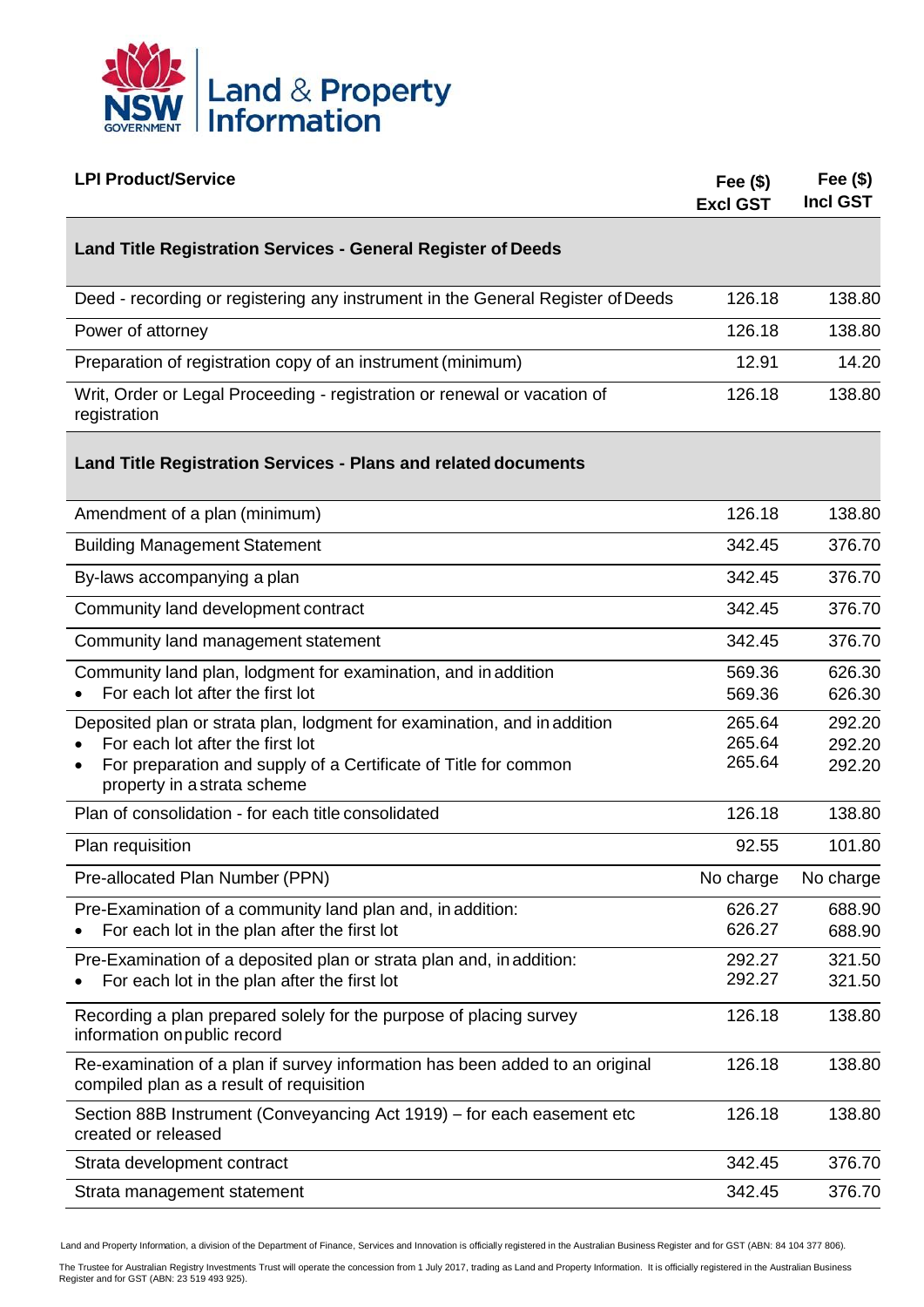

| <b>LPI Product/Service</b>                                                                                                                                      | Fee $(\$)$<br><b>Excl GST</b> | Fee $(\$)$<br><b>Incl GST</b> |
|-----------------------------------------------------------------------------------------------------------------------------------------------------------------|-------------------------------|-------------------------------|
| <b>Land Title Registration Services - Plans and related documents</b>                                                                                           |                               |                               |
| Substitute plan or any sheet thereof or additional sheet                                                                                                        | 126.18                        | 138.80                        |
| <b>Property Information Products and Services</b>                                                                                                               |                               |                               |
| Causes, Writs and Orders, search against each name (over the counter<br>delivery)                                                                               | 12.91                         | 14.20                         |
| Certified copy (minimum)                                                                                                                                        | 126.18                        | 138.80                        |
| Copies of Documents (over the counter delivery - includes title searches,<br>images of dealings and plans and other documents, first twenty pages)<br>(minimum) | 12.91                         | 14.20                         |
| Copy of an Official Search                                                                                                                                      | 126.18                        | 138.80                        |
| Dealing images (over the counter delivery)                                                                                                                      | 12.91                         | 14.20                         |
| Deposited documents, inspection of                                                                                                                              | 34.36                         | 37.80                         |
| Deposited documents, permanent lodgment or return of up to four documents,<br>and in addition:                                                                  | 34.36                         | 37.80                         |
| For each additional document                                                                                                                                    | 8.64                          | 9.50                          |
| Initial search of the Register (including a copy of relevant folio and delivery fee)<br>and in addition:                                                        | 342.45                        | 376.70                        |
| For any additional document                                                                                                                                     | 12.91                         | 14.20                         |
| Lease folio data extract report                                                                                                                                 | 31.27                         | 34.40                         |
| Lease folio caveats, writs and other dealings report                                                                                                            | 31.27                         | 34.40                         |
| Owner/lessee inquiry (over the counter delivery)                                                                                                                | 12.91                         | 14.20                         |
| <b>Request for Official Search</b>                                                                                                                              | 342.45                        | 376.70                        |
| Request for search, or continuation of a search of the General Register of<br>Deeds                                                                             | 342.45                        | 376.70                        |
| Subpoena, lodgment of (minimum)                                                                                                                                 | 126.18                        | 138.80                        |
| Title searches (over the counter delivery)                                                                                                                      | 12.91                         | 14.20                         |
| Plan images (DP/SP images) (over the counter delivery)                                                                                                          | 12.91                         | 14.20                         |
| Plan image associated documents e.g. 88Bs (over the counter delivery)                                                                                           | 12.91                         | 14.20                         |